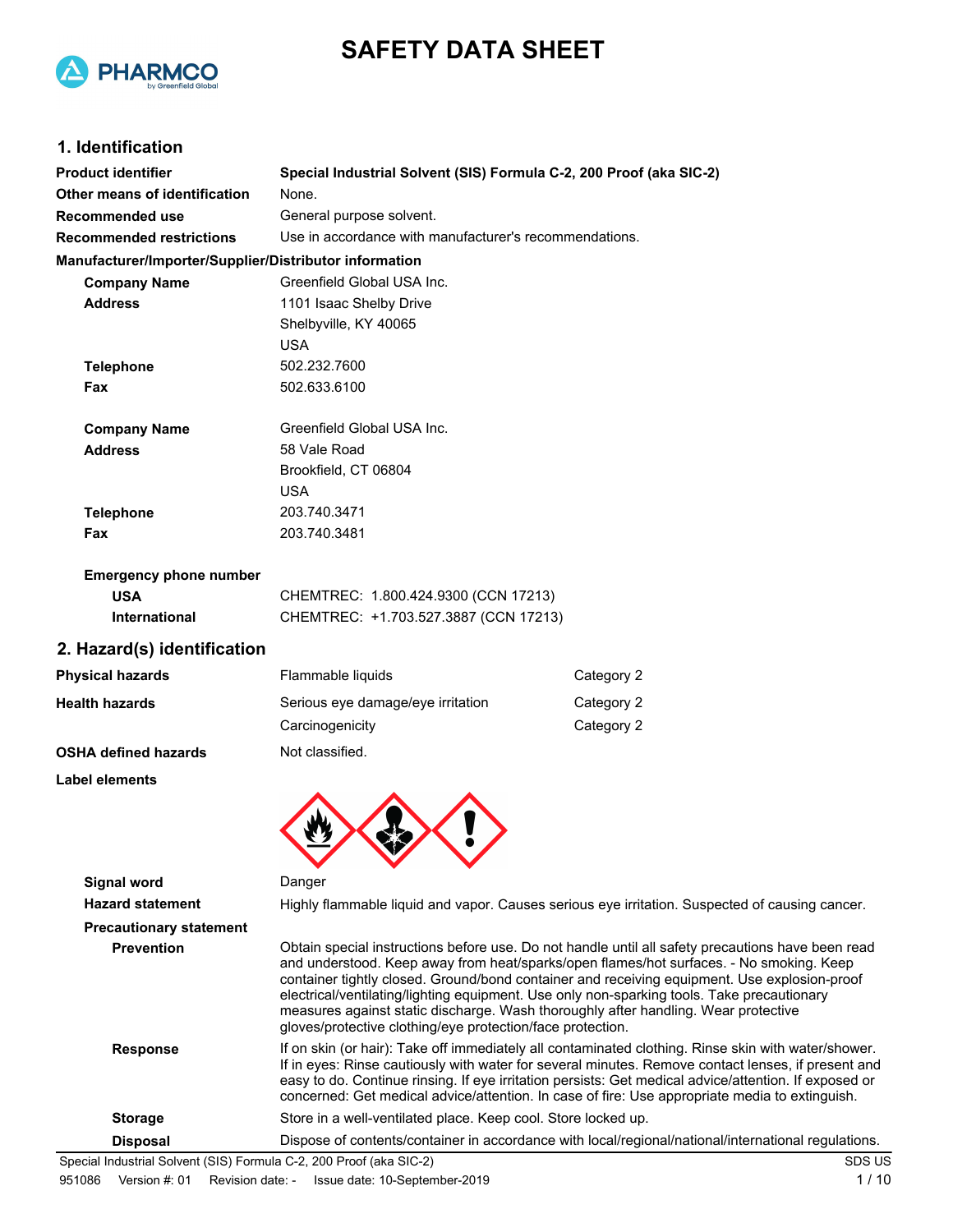### **3. Composition/information on ingredients**

**Mixtures**

| <b>Chemical name</b>                                                         |                                                                                                                                                                                                                                                                                                                                    | <b>CAS number</b> | $\%$  |
|------------------------------------------------------------------------------|------------------------------------------------------------------------------------------------------------------------------------------------------------------------------------------------------------------------------------------------------------------------------------------------------------------------------------|-------------------|-------|
| Ethyl alcohol                                                                |                                                                                                                                                                                                                                                                                                                                    | 64-17-5           | 89.95 |
| Propan-2-ol                                                                  |                                                                                                                                                                                                                                                                                                                                    | 67-63-0           | 9.1   |
| 2-Pentanone, 4-methyl-                                                       |                                                                                                                                                                                                                                                                                                                                    | 108-10-1          | 0.95  |
| <b>Composition comments</b>                                                  | All concentrations are in percent by weight unless otherwise indicated.                                                                                                                                                                                                                                                            |                   |       |
| 4. First-aid measures                                                        |                                                                                                                                                                                                                                                                                                                                    |                   |       |
| <b>Inhalation</b>                                                            | Move to fresh air. Call a physician if symptoms develop or persist.                                                                                                                                                                                                                                                                |                   |       |
| <b>Skin contact</b>                                                          | Take off immediately all contaminated clothing. Rinse skin with water/shower. Get medical<br>attention if irritation develops and persists.                                                                                                                                                                                        |                   |       |
| Eye contact                                                                  | Immediately flush eyes with plenty of water for at least 15 minutes. Remove contact lenses, if<br>present and easy to do. Continue rinsing. Get medical attention if irritation develops and persists.                                                                                                                             |                   |       |
| Ingestion                                                                    | Rinse mouth. Get medical attention if symptoms occur.                                                                                                                                                                                                                                                                              |                   |       |
| <b>Most important</b><br>symptoms/effects, acute and<br>delayed              | Headache. Severe eye irritation. Symptoms may include stinging, tearing, redness, swelling, and<br>blurred vision. Coughing.                                                                                                                                                                                                       |                   |       |
| Indication of immediate<br>medical attention and special<br>treatment needed | Provide general supportive measures and treat symptomatically. Thermal burns: Flush with water<br>immediately. While flushing, remove clothes which do not adhere to affected area. Call an<br>ambulance. Continue flushing during transport to hospital. Keep victim under observation.<br>Symptoms may be delayed.               |                   |       |
| <b>General information</b>                                                   | Take off all contaminated clothing immediately. IF exposed or concerned: Get medical<br>advice/attention. Ensure that medical personnel are aware of the material(s) involved, and take<br>precautions to protect themselves. Wash contaminated clothing before reuse. Show this safety<br>data sheet to the doctor in attendance. |                   |       |
| 5. Fire-fighting measures                                                    |                                                                                                                                                                                                                                                                                                                                    |                   |       |
| Suitable extinguishing media                                                 | Water fog. Alcohol resistant foam. Dry chemical powder. Carbon dioxide (CO2).                                                                                                                                                                                                                                                      |                   |       |
| Unsuitable extinguishing<br>media                                            | Do not use water jet as an extinguisher, as this will spread the fire.                                                                                                                                                                                                                                                             |                   |       |
| Specific hazards arising from<br>the chemical                                | Vapors may form explosive mixtures with air. Vapors may travel considerable distance to a source<br>of ignition and flash back. During fire, gases hazardous to health may be formed. Combustion<br>products may include: carbon oxides.                                                                                           |                   |       |
| Special protective equipment<br>and precautions for firefighters             | Self-contained breathing apparatus and full protective clothing must be worn in case of fire.                                                                                                                                                                                                                                      |                   |       |
| <b>Fire fighting</b><br>equipment/instructions                               | In case of fire and/or explosion do not breathe fumes. Move containers from fire area if you can do<br>so without risk. Use water spray to keep fire-exposed containers cool.                                                                                                                                                      |                   |       |
| <b>Specific methods</b><br><b>General fire hazards</b>                       | Use standard firefighting procedures and consider the hazards of other involved materials.<br>Highly flammable liquid and vapor.                                                                                                                                                                                                   |                   |       |
|                                                                              |                                                                                                                                                                                                                                                                                                                                    |                   |       |

### **6. Accidental release measures**

Keep unnecessary personnel away. Keep people away from and upwind of spill/leak. Eliminate all ignition sources (no smoking, flares, sparks, or flames in immediate area). Wear appropriate protective equipment and clothing during clean-up. Do not touch damaged containers or spilled material unless wearing appropriate protective clothing. Ventilate closed spaces before entering them. Local authorities should be advised if significant spillages cannot be contained. For personal protection, see section 8 of the SDS. **Personal precautions, protective equipment and emergency procedures**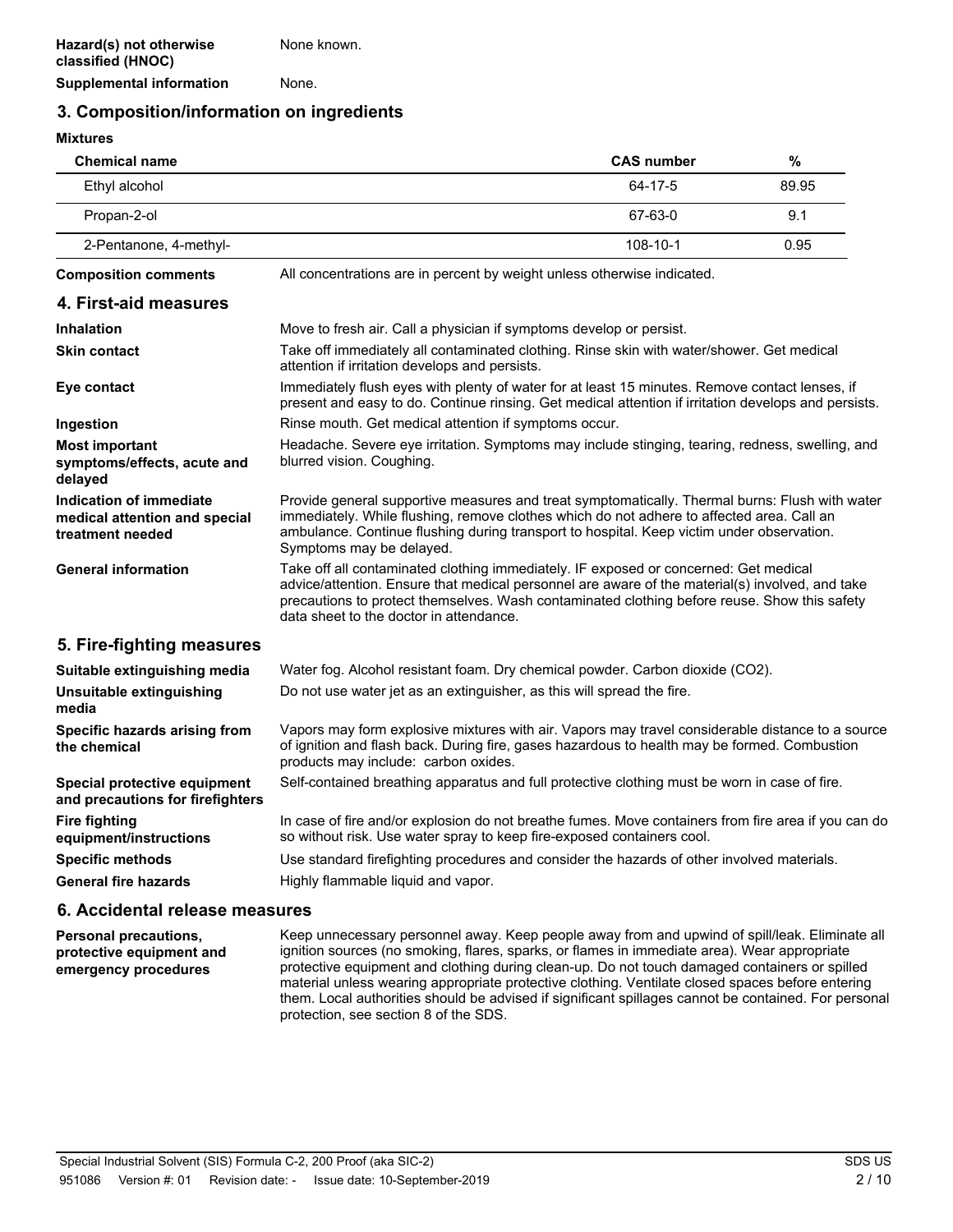| <b>Methods and materials for</b><br>containment and cleaning up | Eliminate all ignition sources (no smoking, flares, sparks, or flames in immediate area). Keep<br>combustibles (wood, paper, oil, etc.) away from spilled material. Take precautionary measures<br>against static discharge. Use only non-sparking tools. The product is completely soluble in water.                                                                                                                                                                                                                                                                                                                                                                                                                              |  |  |
|-----------------------------------------------------------------|------------------------------------------------------------------------------------------------------------------------------------------------------------------------------------------------------------------------------------------------------------------------------------------------------------------------------------------------------------------------------------------------------------------------------------------------------------------------------------------------------------------------------------------------------------------------------------------------------------------------------------------------------------------------------------------------------------------------------------|--|--|
|                                                                 | Large Spills: Stop the flow of material, if this is without risk. Dike the spilled material, where this is<br>possible. Use a non-combustible material like vermiculite, sand or earth to soak up the product<br>and place into a container for later disposal. Following product recovery, flush area with water.                                                                                                                                                                                                                                                                                                                                                                                                                 |  |  |
|                                                                 | Small Spills: Absorb with earth, sand or other non-combustible material and transfer to containers<br>for later disposal. Wipe up with absorbent material (e.g. cloth, fleece). Clean surface thoroughly to<br>remove residual contamination.                                                                                                                                                                                                                                                                                                                                                                                                                                                                                      |  |  |
|                                                                 | Never return spills to original containers for re-use. Put material in suitable, covered, labeled<br>containers. For waste disposal, see section 13 of the SDS.                                                                                                                                                                                                                                                                                                                                                                                                                                                                                                                                                                    |  |  |
| <b>Environmental precautions</b>                                | Avoid discharge into drains, water courses or onto the ground.                                                                                                                                                                                                                                                                                                                                                                                                                                                                                                                                                                                                                                                                     |  |  |
| 7. Handling and storage                                         |                                                                                                                                                                                                                                                                                                                                                                                                                                                                                                                                                                                                                                                                                                                                    |  |  |
| Precautions for safe handling                                   | Obtain special instructions before use. Do not handle until all safety precautions have been read<br>and understood. Do not handle, store or open near an open flame, sources of heat or sources of<br>ignition. Protect material from direct sunlight. When using do not smoke. Explosion-proof general<br>and local exhaust ventilation. Take precautionary measures against static discharges. All<br>equipment used when handling the product must be grounded. Use non-sparking tools and<br>explosion-proof equipment. Avoid contact with eyes. Avoid prolonged exposure. Should be<br>handled in closed systems, if possible. Wear appropriate personal protective equipment. Observe<br>good industrial hygiene practices. |  |  |
| Conditions for safe storage,<br>including any incompatibilities | Store locked up. Keep away from heat, sparks and open flame. Prevent electrostatic charge<br>build-up by using common bonding and grounding techniques. Store in a cool, dry place out of<br>direct sunlight. Store in tightly closed container. Store in a well-ventilated place. Keep in an area<br>equipped with sprinklers. Store away from incompatible materials (see Section 10 of the SDS).                                                                                                                                                                                                                                                                                                                                |  |  |

# **8. Exposure controls/personal protection**

#### **Occupational exposure limits**

### **US. OSHA Table Z-1 Limits for Air Contaminants (29 CFR 1910.1000)**

| <b>Components</b>                           | <b>Type</b> | Value        |  |
|---------------------------------------------|-------------|--------------|--|
| 2-Pentanone, 4-methyl-<br>$(CAS 108-10-1)$  | PEL         | 410 mg/m3    |  |
|                                             |             | $100$ ppm    |  |
| Ethyl alcohol (CAS 64-17-5)                 | PEL         | 1900 mg/m3   |  |
|                                             |             | 1000 ppm     |  |
| Propan-2-ol (CAS 67-63-0)                   | PEL         | 980 mg/m3    |  |
|                                             |             | 400 ppm      |  |
| <b>US. ACGIH Threshold Limit Values</b>     |             |              |  |
| <b>Components</b>                           | <b>Type</b> | <b>Value</b> |  |
| 2-Pentanone, 4-methyl-<br>$(CAS 108-10-1)$  | <b>STEL</b> | 75 ppm       |  |
|                                             | <b>TWA</b>  | 20 ppm       |  |
| Ethyl alcohol (CAS 64-17-5)                 | <b>STEL</b> | 1000 ppm     |  |
| Propan-2-ol (CAS 67-63-0)                   | <b>STEL</b> | 400 ppm      |  |
|                                             | <b>TWA</b>  | $200$ ppm    |  |
| US. NIOSH: Pocket Guide to Chemical Hazards |             |              |  |
| <b>Components</b>                           | <b>Type</b> | Value        |  |
| 2-Pentanone, 4-methyl-<br>$(CAS 108-10-1)$  | <b>STEL</b> | 300 mg/m3    |  |
|                                             |             | 75 ppm       |  |
|                                             | <b>TWA</b>  | 205 mg/m3    |  |
|                                             |             | 50 ppm       |  |
| Ethyl alcohol (CAS 64-17-5)                 | <b>TWA</b>  | 1900 mg/m3   |  |
|                                             |             | 1000 ppm     |  |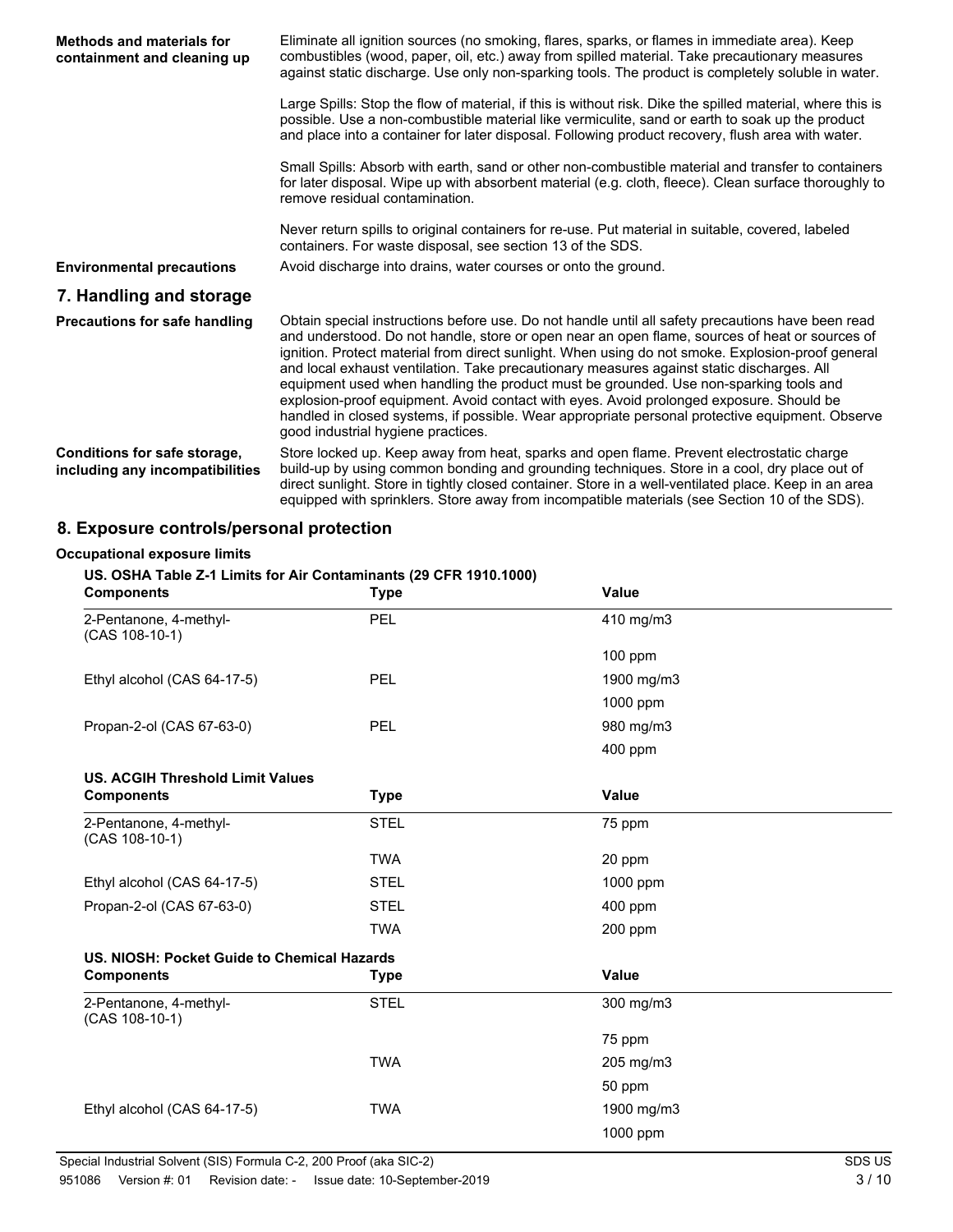| US. NIOSH: Pocket Guide to Chemical Hazards<br><b>Components</b>                  | <b>Type</b>                                                   |                           |                 | Value                                                                                                                                                                                                                                                                                                |  |
|-----------------------------------------------------------------------------------|---------------------------------------------------------------|---------------------------|-----------------|------------------------------------------------------------------------------------------------------------------------------------------------------------------------------------------------------------------------------------------------------------------------------------------------------|--|
| Propan-2-ol (CAS 67-63-0)                                                         | <b>STEL</b>                                                   |                           |                 | 1225 mg/m3                                                                                                                                                                                                                                                                                           |  |
|                                                                                   |                                                               |                           |                 | 500 ppm                                                                                                                                                                                                                                                                                              |  |
|                                                                                   | <b>TWA</b>                                                    |                           |                 | 980 mg/m3                                                                                                                                                                                                                                                                                            |  |
|                                                                                   |                                                               |                           |                 | 400 ppm                                                                                                                                                                                                                                                                                              |  |
| <b>Biological limit values</b>                                                    |                                                               |                           |                 |                                                                                                                                                                                                                                                                                                      |  |
| <b>ACGIH Biological Exposure Indices</b>                                          |                                                               |                           |                 |                                                                                                                                                                                                                                                                                                      |  |
| <b>Components</b>                                                                 | <b>Value</b>                                                  | <b>Determinant</b>        | <b>Specimen</b> | <b>Sampling Time</b>                                                                                                                                                                                                                                                                                 |  |
| 2-Pentanone, 4-methyl-<br>(CAS 108-10-1)                                          | 1 $mg/l$                                                      | Methyl isobutyl<br>ketone | Urine           | $\star$                                                                                                                                                                                                                                                                                              |  |
| Propan-2-ol (CAS 67-63-0) 40 mg/l                                                 |                                                               | Acetone                   | Urine           |                                                                                                                                                                                                                                                                                                      |  |
| * - For sampling details, please see the source document.                         |                                                               |                           |                 |                                                                                                                                                                                                                                                                                                      |  |
| controls<br>Individual protection measures, such as personal protective equipment | acceptable level. Provide eyewash station and safety shower.  |                           |                 | Ventilation rates should be matched to conditions. If applicable, use process enclosures, local<br>exhaust ventilation, or other engineering controls to maintain airborne levels below recommended<br>exposure limits. If exposure limits have not been established, maintain airborne levels to an |  |
| <b>Eye/face protection</b>                                                        | Chemical goggles are recommended.                             |                           |                 |                                                                                                                                                                                                                                                                                                      |  |
|                                                                                   |                                                               |                           |                 |                                                                                                                                                                                                                                                                                                      |  |
| <b>Skin protection</b><br><b>Hand protection</b>                                  |                                                               |                           |                 | Wear appropriate chemical resistant gloves. Suitable gloves can be recommended by the glove<br>supplier. Be aware that the liquid may penetrate the gloves. Frequent change is advisable.                                                                                                            |  |
| <b>Skin protection</b>                                                            |                                                               |                           |                 |                                                                                                                                                                                                                                                                                                      |  |
| Other                                                                             |                                                               |                           |                 | Wear appropriate chemical resistant clothing. Use of an impervious apron is recommended.                                                                                                                                                                                                             |  |
| <b>Respiratory protection</b>                                                     | organic vapor cartridge.                                      |                           |                 | If engineering controls do not maintain airborne concentrations below recommended exposure<br>limits (where applicable) or to an acceptable level (in countries where exposure limits have not<br>been established), an approved respirator must be worn. Respirator type: Chemical respirator with  |  |
| <b>Thermal hazards</b>                                                            | Wear appropriate thermal protective clothing, when necessary. |                           |                 |                                                                                                                                                                                                                                                                                                      |  |
| General hygiene<br>considerations                                                 | contaminants.                                                 |                           |                 | Observe any medical surveillance requirements. When using do not smoke. Always observe good<br>personal hygiene measures, such as washing after handling the material and before eating,<br>drinking, and/or smoking. Routinely wash work clothing and protective equipment to remove                |  |

# **9. Physical and chemical properties**

| Appearance                                              |                              |  |  |
|---------------------------------------------------------|------------------------------|--|--|
| <b>Physical state</b>                                   | Liquid.                      |  |  |
| Form                                                    | Liquid.                      |  |  |
| Color                                                   | Colorless.                   |  |  |
| Odor                                                    | Not available.               |  |  |
| Odor threshold                                          | Not available.               |  |  |
| рH                                                      | Not available.               |  |  |
| Melting point/freezing point                            | $-173.2$ °F (-114 °C)        |  |  |
| Initial boiling point and boiling<br>range              | 176 °F (80 °C)               |  |  |
| <b>Flash point</b>                                      | 57.2 °F (14.0 °C) Closed Cup |  |  |
| <b>Evaporation rate</b>                                 | 3 (butyl acetate = $1$ )     |  |  |
| Flammability (solid, gas)                               | Not applicable.              |  |  |
| Upper/lower flammability or explosive limits            |                              |  |  |
| <b>Flammability limit - lower</b> $3.3\%$ v/v<br>$(\%)$ |                              |  |  |
| <b>Flammability limit - upper</b><br>(%)                | 19 % v/v                     |  |  |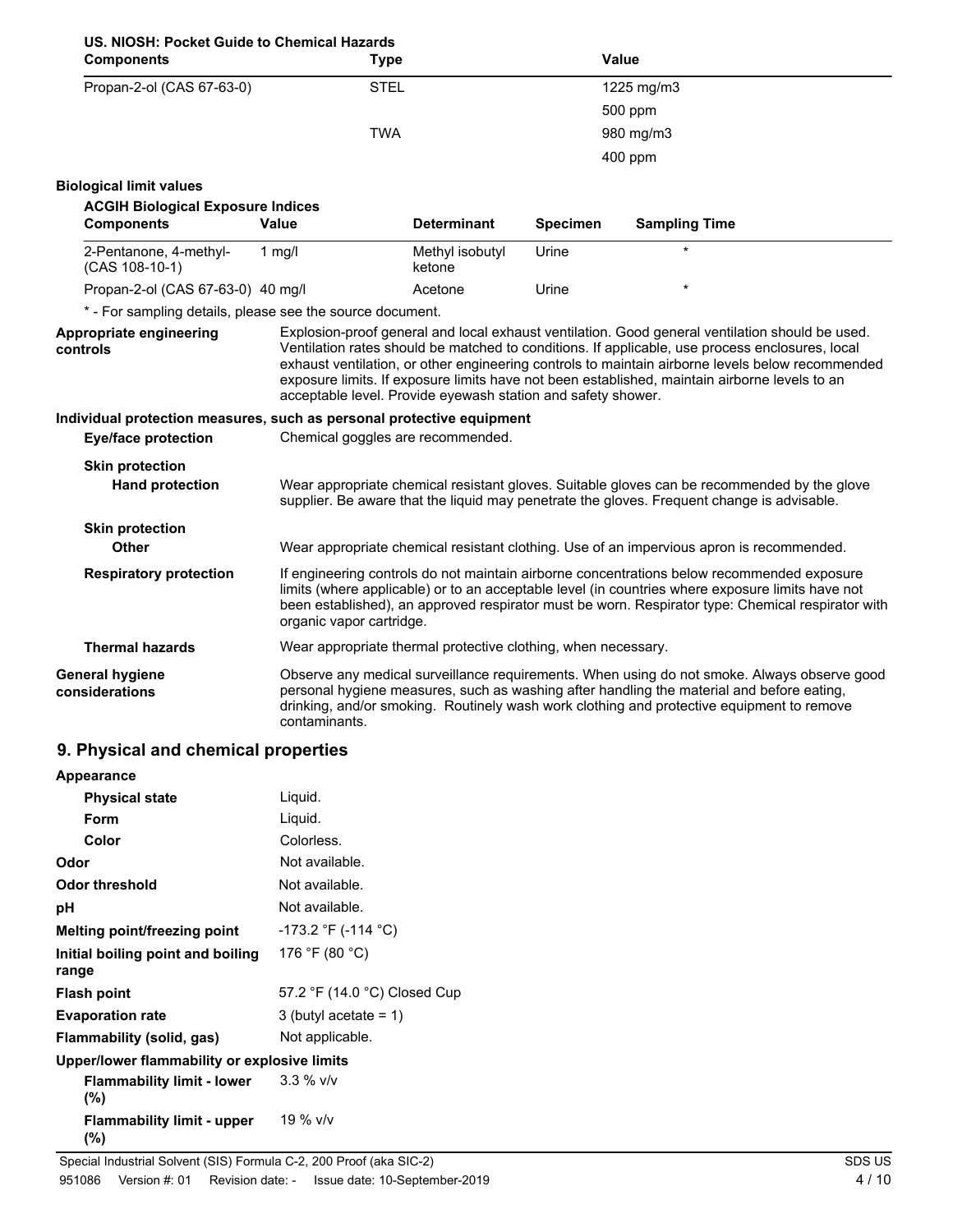| Vapor pressure                                    | 41.6 mm Hg                                                                                                                                                               |
|---------------------------------------------------|--------------------------------------------------------------------------------------------------------------------------------------------------------------------------|
| Vapor density                                     | 1.6 (air = 1)                                                                                                                                                            |
| <b>Relative density</b>                           | Not available.                                                                                                                                                           |
| Solubility(ies)                                   |                                                                                                                                                                          |
| Solubility (water)                                | Completely soluble.                                                                                                                                                      |
| <b>Partition coefficient</b><br>(n-octanol/water) | Not available.                                                                                                                                                           |
| <b>Auto-ignition temperature</b>                  | 685.4 °F (363 °C) (100% Ethyl alcohol)                                                                                                                                   |
| <b>Decomposition temperature</b>                  | Not available.                                                                                                                                                           |
| <b>Viscosity</b>                                  | Not available.                                                                                                                                                           |
| <b>Other information</b>                          |                                                                                                                                                                          |
| <b>Bulk density</b>                               | $6.7$ lb/gal                                                                                                                                                             |
| <b>Explosive properties</b>                       | Not explosive.                                                                                                                                                           |
| <b>Oxidizing properties</b>                       | Not oxidizing.                                                                                                                                                           |
| 10. Stability and reactivity                      |                                                                                                                                                                          |
| <b>Reactivity</b>                                 | The product is stable and non-reactive under normal conditions of use, storage and transport.                                                                            |
| <b>Chemical stability</b>                         | Material is stable under normal conditions.                                                                                                                              |
| <b>Possibility of hazardous</b><br>reactions      | No dangerous reaction known under conditions of normal use.                                                                                                              |
| <b>Conditions to avoid</b>                        | Keep away from heat, hot surfaces, sparks, open flames and other ignition sources. Avoid<br>temperatures exceeding the flash point. Contact with incompatible materials. |

| Incompatible materials                     | Acids. Strong oxidizing agents. Chlorine. Isocyanates. |
|--------------------------------------------|--------------------------------------------------------|
| <b>Hazardous decomposition</b><br>products | No hazardous decomposition products are known.         |

# **11. Toxicological information**

#### **Information on likely routes of exposure**

| <b>Inhalation</b>                                                                  | Prolonged inhalation may be harmful.                                                                                         |
|------------------------------------------------------------------------------------|------------------------------------------------------------------------------------------------------------------------------|
| <b>Skin contact</b>                                                                | Prolonged skin contact may cause temporary irritation.                                                                       |
| Eye contact                                                                        | Causes serious eye irritation.                                                                                               |
| Ingestion                                                                          | Expected to be a low ingestion hazard.                                                                                       |
| Symptoms related to the<br>physical, chemical and<br>toxicological characteristics | Headache. Severe eye irritation. Symptoms may include stinging, tearing, redness, swelling, and<br>blurred vision. Coughing. |

### **Information on toxicological effects**

| <b>Acute toxicity</b>                 |                |                         |
|---------------------------------------|----------------|-------------------------|
| <b>Components</b>                     | <b>Species</b> | <b>Test Results</b>     |
| 2-Pentanone, 4-methyl- (CAS 108-10-1) |                |                         |
| <b>Acute</b>                          |                |                         |
| <b>Dermal</b>                         |                |                         |
| LD50                                  | Rabbit         | > 16000 mg/kg           |
| Oral                                  |                |                         |
| LD50                                  | Rat            | 3200 mg/kg              |
| Ethyl alcohol (CAS 64-17-5)           |                |                         |
| <b>Acute</b>                          |                |                         |
| <b>Inhalation</b>                     |                |                         |
| Vapor                                 |                |                         |
| <b>LC50</b>                           | Rat            | 117 - 125 mg/l, 4 Hours |
| Oral                                  |                |                         |
| LD50                                  | Rat            | 10470 mg/kg             |
|                                       |                |                         |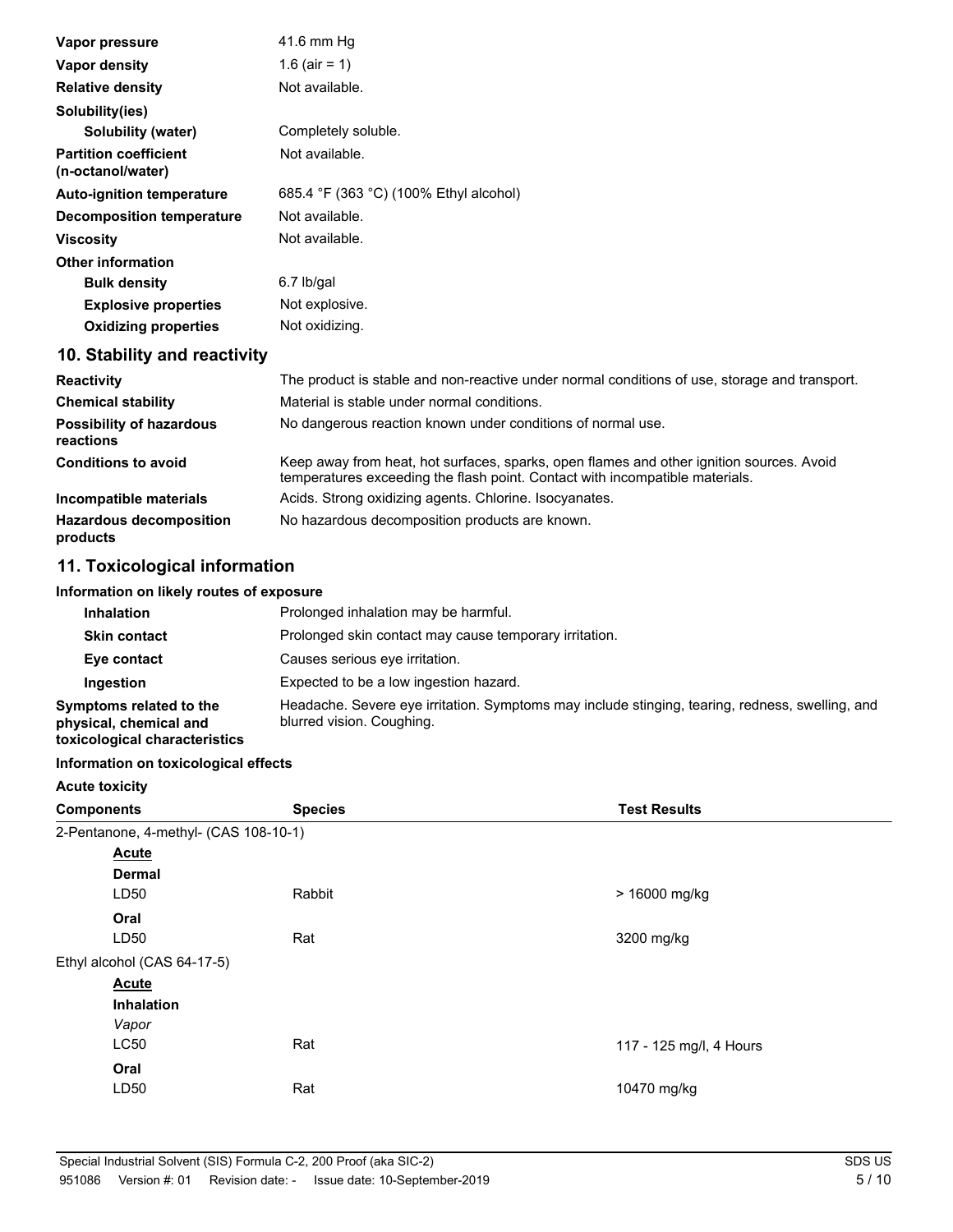| <b>Components</b>                                                                                      | <b>Species</b>                                                 | <b>Test Results</b>                                                                                                                                                                                   |
|--------------------------------------------------------------------------------------------------------|----------------------------------------------------------------|-------------------------------------------------------------------------------------------------------------------------------------------------------------------------------------------------------|
| Propan-2-ol (CAS 67-63-0)                                                                              |                                                                |                                                                                                                                                                                                       |
| Acute                                                                                                  |                                                                |                                                                                                                                                                                                       |
| <b>Dermal</b>                                                                                          |                                                                |                                                                                                                                                                                                       |
| LD50                                                                                                   | Rabbit                                                         | 12870 mg/kg                                                                                                                                                                                           |
| <b>Inhalation</b>                                                                                      |                                                                |                                                                                                                                                                                                       |
| Vapor                                                                                                  |                                                                |                                                                                                                                                                                                       |
| <b>LC50</b>                                                                                            | Rat                                                            | 72.6 mg/l, 4 hours                                                                                                                                                                                    |
| Oral                                                                                                   |                                                                |                                                                                                                                                                                                       |
| LD50                                                                                                   | Rat                                                            | 4710 mg/kg                                                                                                                                                                                            |
| <b>Skin corrosion/irritation</b>                                                                       | Prolonged skin contact may cause temporary irritation.         |                                                                                                                                                                                                       |
| Serious eye damage/eye<br>irritation                                                                   | Causes serious eye irritation.                                 |                                                                                                                                                                                                       |
| <b>Respiratory or skin sensitization</b>                                                               |                                                                |                                                                                                                                                                                                       |
| <b>Respiratory sensitization</b>                                                                       | Not a respiratory sensitizer.                                  |                                                                                                                                                                                                       |
| <b>Skin sensitization</b>                                                                              | This product is not expected to cause skin sensitization.      |                                                                                                                                                                                                       |
| Germ cell mutagenicity                                                                                 | mutagenic or genotoxic.                                        | No data available to indicate product or any components present at greater than 0.1% are                                                                                                              |
| Carcinogenicity                                                                                        | Suspected of causing cancer.                                   |                                                                                                                                                                                                       |
|                                                                                                        | <b>IARC Monographs. Overall Evaluation of Carcinogenicity</b>  |                                                                                                                                                                                                       |
| 2-Pentanone, 4-methyl- (CAS 108-10-1)<br>Propan-2-ol (CAS 67-63-0)<br><b>NTP Report on Carcinogens</b> |                                                                | 2B Possibly carcinogenic to humans.<br>3 Not classifiable as to carcinogenicity to humans.                                                                                                            |
| Not listed.                                                                                            |                                                                |                                                                                                                                                                                                       |
|                                                                                                        | OSHA Specifically Regulated Substances (29 CFR 1910.1001-1053) |                                                                                                                                                                                                       |
| Not listed.                                                                                            |                                                                |                                                                                                                                                                                                       |
| <b>Reproductive toxicity</b>                                                                           |                                                                | This product is not expected to cause reproductive or developmental effects.                                                                                                                          |
| Specific target organ toxicity -<br>single exposure                                                    | Not classified.                                                |                                                                                                                                                                                                       |
| Specific target organ toxicity -<br>repeated exposure                                                  | Not classified.                                                |                                                                                                                                                                                                       |
| <b>Aspiration hazard</b>                                                                               | Not an aspiration hazard.                                      |                                                                                                                                                                                                       |
| <b>Chronic effects</b>                                                                                 |                                                                | Prolonged inhalation may be harmful. Prolonged exposure may cause chronic effects.                                                                                                                    |
| 12. Ecological information                                                                             |                                                                |                                                                                                                                                                                                       |
| <b>Ecotoxicity</b>                                                                                     |                                                                | The product is not classified as environmentally hazardous. However, this does not exclude the<br>possibility that large or frequent spills can have a harmful or damaging effect on the environment. |
| <b>Components</b>                                                                                      | <b>Species</b>                                                 | <b>Test Results</b>                                                                                                                                                                                   |
| 2 Depterance 4 mothul (CAC 400 40 4)                                                                   |                                                                |                                                                                                                                                                                                       |

| 2-Pentanone, 4-methyl- (CAS 108-10-1) |             |                            |                     |  |
|---------------------------------------|-------------|----------------------------|---------------------|--|
| <b>Aquatic</b>                        |             |                            |                     |  |
| Acute                                 |             |                            |                     |  |
| Crustacea                             | <b>EC50</b> | Water flea (Daphnia magna) | 3682 mg/l, 24 hours |  |
| Fish                                  | <b>LC50</b> | Pimephales promelas        | 505 mg/l, 96 Hours  |  |
| Chronic                               |             |                            |                     |  |
| Crustacea                             | <b>EC50</b> | Daphnia magna              | 78 mg/l, 21 days    |  |
| Fish                                  | <b>NOEC</b> | Pimephales promelas        | 57 mg/l, 31 days    |  |
| Ethyl alcohol (CAS 64-17-5)           |             |                            |                     |  |
| <b>Aquatic</b>                        |             |                            |                     |  |
| Algae                                 | <b>EC10</b> | Freshwater algae           | 11.5 mg/l, 72 hours |  |
|                                       | <b>EC50</b> | Freshwater algae           | 275 mg/l, 72 hours  |  |
|                                       |             | Marine water algae         | 1900 mg/l           |  |
|                                       | <b>NOEC</b> | Marine water algae         | 1580 mg/l           |  |
|                                       |             |                            |                     |  |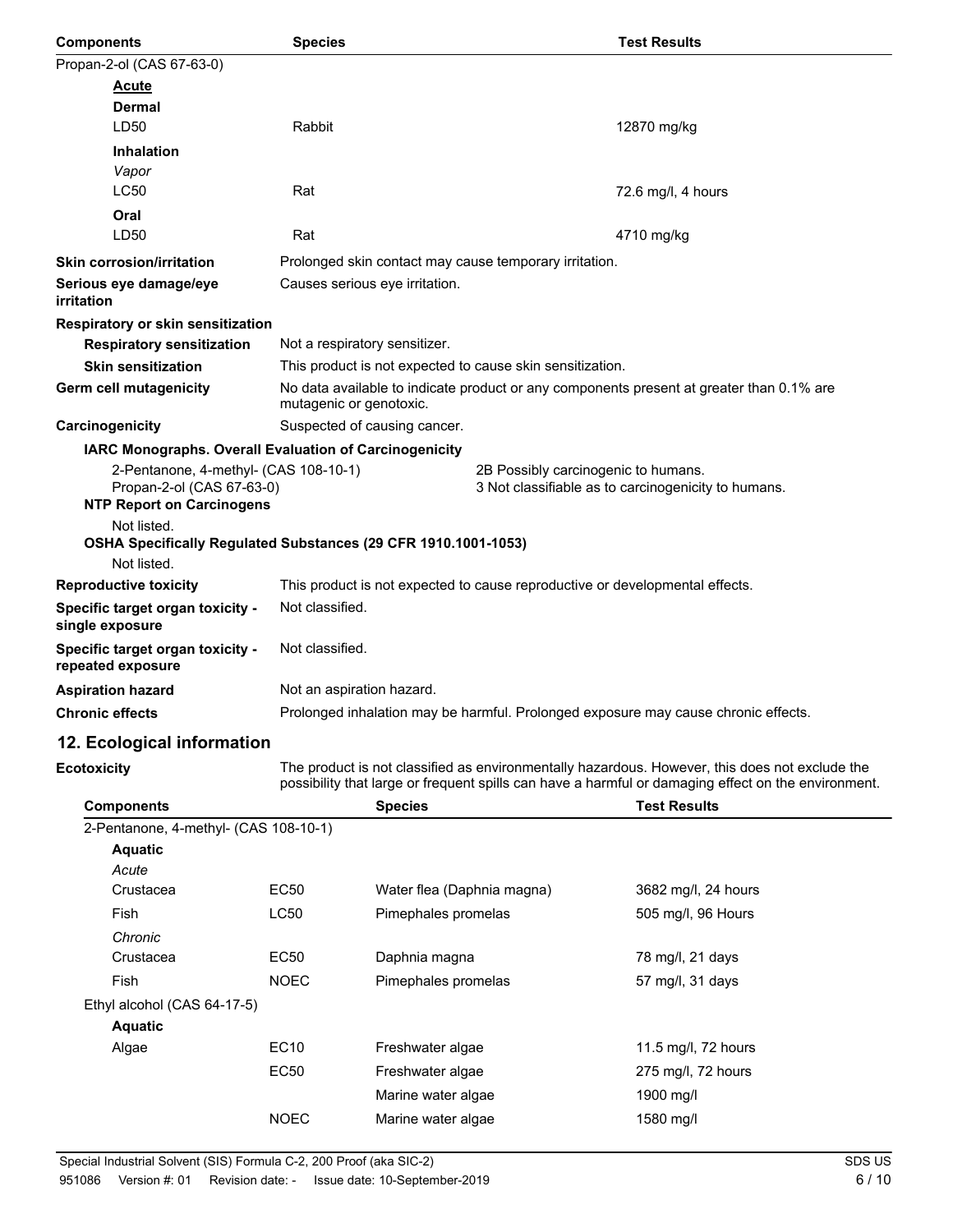| <b>Components</b>                                                                                                       |             | <b>Species</b>                                                                                                                                                                                                                                                                                                         | <b>Test Results</b>    |  |  |
|-------------------------------------------------------------------------------------------------------------------------|-------------|------------------------------------------------------------------------------------------------------------------------------------------------------------------------------------------------------------------------------------------------------------------------------------------------------------------------|------------------------|--|--|
| Fish                                                                                                                    | LC50        | Freshwater fish                                                                                                                                                                                                                                                                                                        | 11200 mg/l, 24 hours   |  |  |
|                                                                                                                         | <b>NOEC</b> | Freshwater fish                                                                                                                                                                                                                                                                                                        | 250 mg/l               |  |  |
| Invertebrate                                                                                                            | <b>EC50</b> | Freshwater invertebrate                                                                                                                                                                                                                                                                                                | 5012 mg/l, 48 hours    |  |  |
|                                                                                                                         |             | Marine water invertebrate                                                                                                                                                                                                                                                                                              | 857 mg/l, 48 hours     |  |  |
|                                                                                                                         | <b>NOEC</b> | Freshwater invertebrate                                                                                                                                                                                                                                                                                                | 9.6 mg/l, 10 days      |  |  |
|                                                                                                                         |             | Marine water invertebrate                                                                                                                                                                                                                                                                                              | 79 mg/l, 96 hours      |  |  |
| Other                                                                                                                   | EC50        | Lemna minor                                                                                                                                                                                                                                                                                                            | 4432 mg/l, 7 days      |  |  |
|                                                                                                                         | <b>NOEC</b> | Lemna minor                                                                                                                                                                                                                                                                                                            | 280 mg/l, 7 days       |  |  |
| <b>Other</b>                                                                                                            |             |                                                                                                                                                                                                                                                                                                                        |                        |  |  |
| Micro-organisms                                                                                                         | LC50        | Micro-organisms                                                                                                                                                                                                                                                                                                        | 5800 mg/l, 4 hours     |  |  |
| <b>Terrestrial</b>                                                                                                      |             |                                                                                                                                                                                                                                                                                                                        |                        |  |  |
| Plant                                                                                                                   | EC50        | Terrestrial plant                                                                                                                                                                                                                                                                                                      | 633 mg/kg dw           |  |  |
| Propan-2-ol (CAS 67-63-0)                                                                                               |             |                                                                                                                                                                                                                                                                                                                        |                        |  |  |
| <b>Aquatic</b>                                                                                                          |             |                                                                                                                                                                                                                                                                                                                        |                        |  |  |
| Acute                                                                                                                   |             |                                                                                                                                                                                                                                                                                                                        |                        |  |  |
| Crustacea                                                                                                               | <b>LC50</b> | Daphnia magna                                                                                                                                                                                                                                                                                                          | > 10000 mg/l, 24 hours |  |  |
| Fish                                                                                                                    | <b>LC50</b> | Pimephales promelas                                                                                                                                                                                                                                                                                                    | 9640 mg/l, 96 hours    |  |  |
| Chronic                                                                                                                 |             |                                                                                                                                                                                                                                                                                                                        |                        |  |  |
| Crustacea                                                                                                               | EC50        | Daphnia magna                                                                                                                                                                                                                                                                                                          | > 100 mg/l, 21 days    |  |  |
|                                                                                                                         | <b>NOEC</b> | Daphnia magna                                                                                                                                                                                                                                                                                                          | 141 mg/l, 16 days      |  |  |
|                                                                                                                         |             |                                                                                                                                                                                                                                                                                                                        | 30 mg/l, 21 days       |  |  |
| Persistence and degradability                                                                                           |             | No data is available on the degradability of this product.                                                                                                                                                                                                                                                             |                        |  |  |
| <b>Bioaccumulative potential</b>                                                                                        |             |                                                                                                                                                                                                                                                                                                                        |                        |  |  |
| Partition coefficient n-octanol / water (log Kow)<br>2-Pentanone, 4-methyl- (CAS 108-10-1)<br>Propan-2-ol (CAS 67-63-0) |             | 1.31<br>0.05                                                                                                                                                                                                                                                                                                           |                        |  |  |
| <b>Mobility in soil</b>                                                                                                 |             | The product is completely soluble in water.                                                                                                                                                                                                                                                                            |                        |  |  |
| Other adverse effects                                                                                                   |             | No other adverse environmental effects (e.g. ozone depletion, photochemical ozone creation<br>potential, endocrine disruption, global warming potential) are expected from this component.                                                                                                                             |                        |  |  |
| 13. Disposal considerations                                                                                             |             |                                                                                                                                                                                                                                                                                                                        |                        |  |  |
| <b>Disposal instructions</b>                                                                                            |             | Collect and reclaim or dispose in sealed containers at licensed waste disposal site. Incinerate the<br>material under controlled conditions in an approved incinerator. Do not incinerate sealed<br>containers. Dispose of contents/container in accordance with local/regional/national/international<br>regulations. |                        |  |  |
| <b>Local disposal regulations</b>                                                                                       |             | Dispose in accordance with all applicable regulations.                                                                                                                                                                                                                                                                 |                        |  |  |
| Hazardous waste code                                                                                                    |             | The waste code should be assigned in discussion between the user, the producer and the waste<br>disposal company.                                                                                                                                                                                                      |                        |  |  |
| Waste from residues / unused<br>products                                                                                |             | Dispose of in accordance with local regulations. Empty containers or liners may retain some<br>product residues. This material and its container must be disposed of in a safe manner (see:<br>Disposal instructions).                                                                                                 |                        |  |  |
| <b>Contaminated packaging</b>                                                                                           | disposal.   | Since emptied containers may retain product residue, follow label warnings even after container is<br>emptied. Empty containers should be taken to an approved waste handling site for recycling or                                                                                                                    |                        |  |  |
| 14 Transnort information                                                                                                |             |                                                                                                                                                                                                                                                                                                                        |                        |  |  |

# **14. Transport information**

| DOT                        |                  |
|----------------------------|------------------|
| UN number                  | <b>UN1987</b>    |
| UN proper shipping name    | Alcohols, n.o.s. |
| Transport hazard class(es) |                  |
| Class                      | 3                |
| <b>Subsidiary risk</b>     |                  |
| Label(s)                   | з                |
| Packing group              |                  |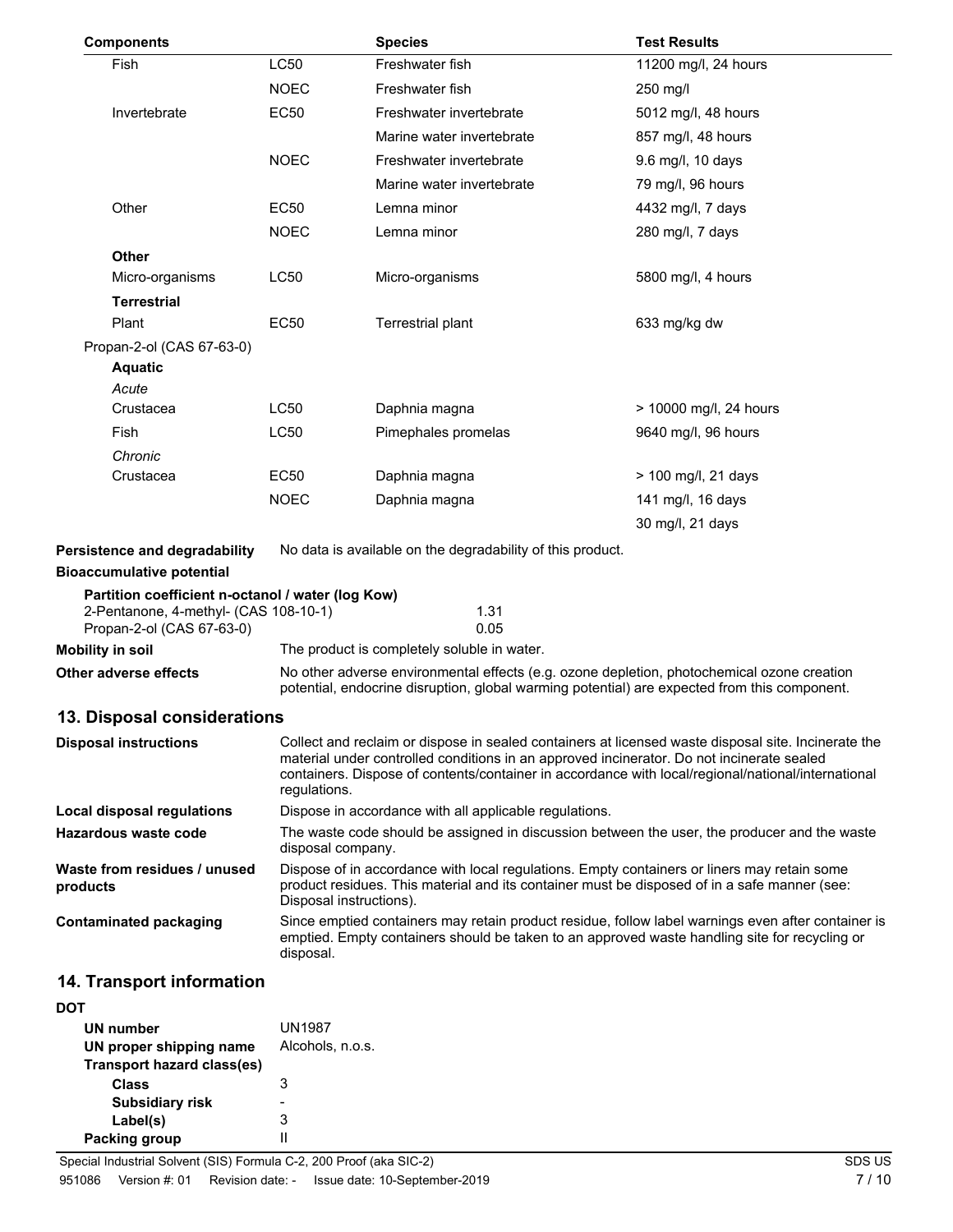| <b>Environmental hazards</b>                                                                         |                                                         |                                                 |                                                                                    |  |
|------------------------------------------------------------------------------------------------------|---------------------------------------------------------|-------------------------------------------------|------------------------------------------------------------------------------------|--|
| <b>Marine pollutant</b>                                                                              | No.                                                     |                                                 |                                                                                    |  |
| Special precautions for user Read safety instructions, SDS and emergency procedures before handling. |                                                         |                                                 |                                                                                    |  |
| <b>Special provisions</b>                                                                            | 172, IB2, T7, TP1, TP8, TP28                            |                                                 |                                                                                    |  |
| <b>Packaging exceptions</b>                                                                          | 4b, 150                                                 |                                                 |                                                                                    |  |
| Packaging non bulk                                                                                   | 202                                                     |                                                 |                                                                                    |  |
| Packaging bulk                                                                                       | 242                                                     |                                                 |                                                                                    |  |
| <b>IATA</b>                                                                                          |                                                         |                                                 |                                                                                    |  |
| UN number                                                                                            | <b>UN1987</b>                                           |                                                 |                                                                                    |  |
| UN proper shipping name                                                                              | Alcohols, n.o.s.                                        |                                                 |                                                                                    |  |
| <b>Transport hazard class(es)</b>                                                                    |                                                         |                                                 |                                                                                    |  |
| <b>Class</b>                                                                                         | 3                                                       |                                                 |                                                                                    |  |
| <b>Subsidiary risk</b>                                                                               |                                                         |                                                 |                                                                                    |  |
| Packing group                                                                                        | $\mathbf{H}$                                            |                                                 |                                                                                    |  |
| <b>Environmental hazards</b>                                                                         | No.                                                     |                                                 |                                                                                    |  |
| <b>ERG Code</b>                                                                                      | 3L                                                      |                                                 |                                                                                    |  |
| Special precautions for user Read safety instructions, SDS and emergency procedures before handling. |                                                         |                                                 |                                                                                    |  |
| <b>IMDG</b>                                                                                          |                                                         |                                                 |                                                                                    |  |
| <b>UN number</b>                                                                                     | <b>UN1987</b>                                           |                                                 |                                                                                    |  |
| UN proper shipping name                                                                              | ALCOHOLS, N.O.S.                                        |                                                 |                                                                                    |  |
| <b>Transport hazard class(es)</b>                                                                    |                                                         |                                                 |                                                                                    |  |
| <b>Class</b>                                                                                         | 3                                                       |                                                 |                                                                                    |  |
| <b>Subsidiary risk</b>                                                                               |                                                         |                                                 |                                                                                    |  |
| Packing group                                                                                        | $\mathbf{H}$                                            |                                                 |                                                                                    |  |
| <b>Environmental hazards</b>                                                                         |                                                         |                                                 |                                                                                    |  |
|                                                                                                      | No.                                                     |                                                 |                                                                                    |  |
| <b>Marine pollutant</b><br>EmS                                                                       | $F-E$ , S-D                                             |                                                 |                                                                                    |  |
| Special precautions for user Read safety instructions, SDS and emergency procedures before handling. |                                                         |                                                 |                                                                                    |  |
| Transport in bulk according to                                                                       | Not established.                                        |                                                 |                                                                                    |  |
| Annex II of MARPOL 73/78 and<br>the <b>IBC</b> Code                                                  |                                                         |                                                 |                                                                                    |  |
| 15. Regulatory information                                                                           |                                                         |                                                 |                                                                                    |  |
| <b>US federal regulations</b>                                                                        | Standard, 29 CFR 1910.1200.                             |                                                 | This product is a "Hazardous Chemical" as defined by the OSHA Hazard Communication |  |
| TSCA Section 12(b) Export Notification (40 CFR 707, Subpt. D)                                        |                                                         |                                                 |                                                                                    |  |
| Not regulated.                                                                                       |                                                         |                                                 |                                                                                    |  |
| <b>CERCLA Hazardous Substance List (40 CFR 302.4)</b>                                                |                                                         |                                                 |                                                                                    |  |
| 2-Pentanone, 4-methyl- (CAS 108-10-1)                                                                |                                                         | Listed.                                         |                                                                                    |  |
| Propan-2-ol (CAS 67-63-0)                                                                            |                                                         | Listed.                                         |                                                                                    |  |
| <b>SARA 304 Emergency release notification</b>                                                       |                                                         |                                                 |                                                                                    |  |
| Not regulated.                                                                                       |                                                         |                                                 |                                                                                    |  |
| OSHA Specifically Regulated Substances (29 CFR 1910.1001-1053)                                       |                                                         |                                                 |                                                                                    |  |
| Not listed.                                                                                          |                                                         |                                                 |                                                                                    |  |
|                                                                                                      |                                                         |                                                 |                                                                                    |  |
| <b>Toxic Substances Control Act (TSCA)</b>                                                           |                                                         |                                                 | All components of the mixture on the TSCA 8(b) inventory are designated            |  |
| Superfund Amendments and Reauthorization Act of 1986 (SARA)                                          |                                                         | "active".                                       |                                                                                    |  |
| SARA 302 Extremely hazardous substance                                                               |                                                         |                                                 |                                                                                    |  |
| Not listed.                                                                                          |                                                         |                                                 |                                                                                    |  |
| SARA 311/312 Hazardous<br>chemical                                                                   | Yes                                                     |                                                 |                                                                                    |  |
| <b>Classified hazard</b><br>categories                                                               | Serious eye damage or eye irritation<br>Carcinogenicity | Flammable (gases, aerosols, liquids, or solids) |                                                                                    |  |
|                                                                                                      |                                                         |                                                 |                                                                                    |  |
| SARA 313 (TRI reporting)<br><b>Chemical name</b>                                                     |                                                         | <b>CAS number</b>                               |                                                                                    |  |
|                                                                                                      |                                                         |                                                 | % by wt.                                                                           |  |
| 2-Pentanone, 4-methyl-<br>Propan-2-ol                                                                |                                                         | 108-10-1<br>67-63-0                             | 0.95<br>9.1                                                                        |  |

Special Industrial Solvent (SIS) Formula C-2, 200 Proof (aka SIC-2) SDS US SPECIAL MILLER SONS US

951086 Version #: 01 Revision date: - Issue date: 10-September-2019 8/10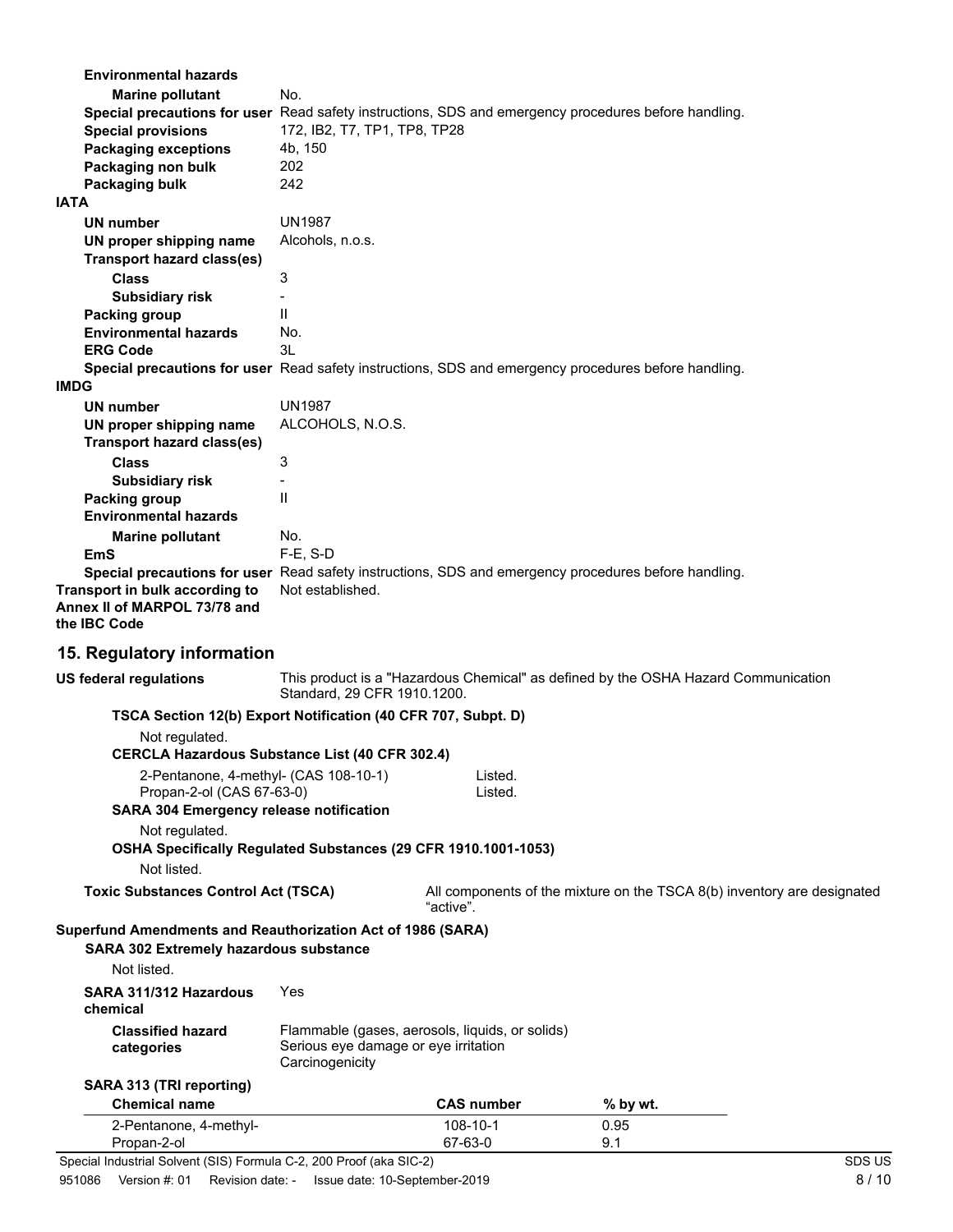### **Clean Air Act (CAA) Section 112 Hazardous Air Pollutants (HAPs) List** 2-Pentanone, 4-methyl- (CAS 108-10-1) **Clean Air Act (CAA) Section 112(r) Accidental Release Prevention (40 CFR 68.130)** Not regulated. **Safe Drinking Water Act** Not regulated. **(SDWA) Drug Enforcement Administration (DEA). List 2, Essential Chemicals (21 CFR 1310.02(b) and 1310.04(f)(2) and Chemical Code Number** 2-Pentanone, 4-methyl- (CAS 108-10-1) 6715 **Drug Enforcement Administration (DEA). List 1 & 2 Exempt Chemical Mixtures (21 CFR 1310.12(c))** 2-Pentanone, 4-methyl- (CAS 108-10-1) 35 %WV **DEA Exempt Chemical Mixtures Code Number** 2-Pentanone, 4-methyl- (CAS 108-10-1) 6715 **FEMA Priority Substances Respiratory Health and Safety in the Flavor Manufacturing Workplace** 2-Pentanone, 4-methyl- (CAS 108-10-1) Low priority Ethyl alcohol (CAS 64-17-5) Low priority Propan-2-ol (CAS 67-63-0) Low priority **US state regulations US. Massachusetts RTK - Substance List** 2-Pentanone, 4-methyl- (CAS 108-10-1) Ethyl alcohol (CAS 64-17-5) Propan-2-ol (CAS 67-63-0) **US. New Jersey Worker and Community Right-to-Know Act** 2-Pentanone, 4-methyl- (CAS 108-10-1) Ethyl alcohol (CAS 64-17-5) Propan-2-ol (CAS 67-63-0) **US. Pennsylvania Worker and Community Right-to-Know Law** 2-Pentanone, 4-methyl- (CAS 108-10-1) Ethyl alcohol (CAS 64-17-5) Propan-2-ol (CAS 67-63-0) **US. Rhode Island RTK** 2-Pentanone, 4-methyl- (CAS 108-10-1) Ethyl alcohol (CAS 64-17-5) Propan-2-ol (CAS 67-63-0) **California Proposition 65** WARNING: This product can expose you to 2-Pentanone, 4-methyl-, which is known to the State of California to cause cancer and birth defects or other reproductive harm. For more information go to www.P65Warnings.ca.gov. **California Proposition 65 - CRT: Listed date/Carcinogenic substance** 2-Pentanone, 4-methyl- (CAS 108-10-1) Listed: November 4, 2011 **California Proposition 65 - CRT: Listed date/Developmental toxin** 2-Pentanone, 4-methyl- (CAS 108-10-1) Listed: March 28, 2014 **US. California. Candidate Chemicals List. Safer Consumer Products Regulations (Cal. Code Regs, tit. 22, 69502.3, subd. (a))** 2-Pentanone, 4-methyl- (CAS 108-10-1) Propan-2-ol (CAS 67-63-0) **International Inventories Country(s) or region Inventory name On inventory (yes/no)\*** Australia Australian Inventory of Chemical Substances (AICS) Yes Canada Domestic Substances List (DSL) Yes Canada Non-Domestic Substances List (NDSL) No China Inventory of Existing Chemical Substances in China (IECSC) Yes Europe **European Inventory of Existing Commercial Chemical** Messenger Messenger and Test Substances (EINECS) Europe **European List of Notified Chemical Substances (ELINCS)** No Notice Note 2014 Japan **Inventory of Existing and New Chemical Substances (ENCS)** Yes Special Industrial Solvent (SIS) Formula C-2, 200 Proof (aka SIC-2) SDS US SDS US

**Other federal regulations**